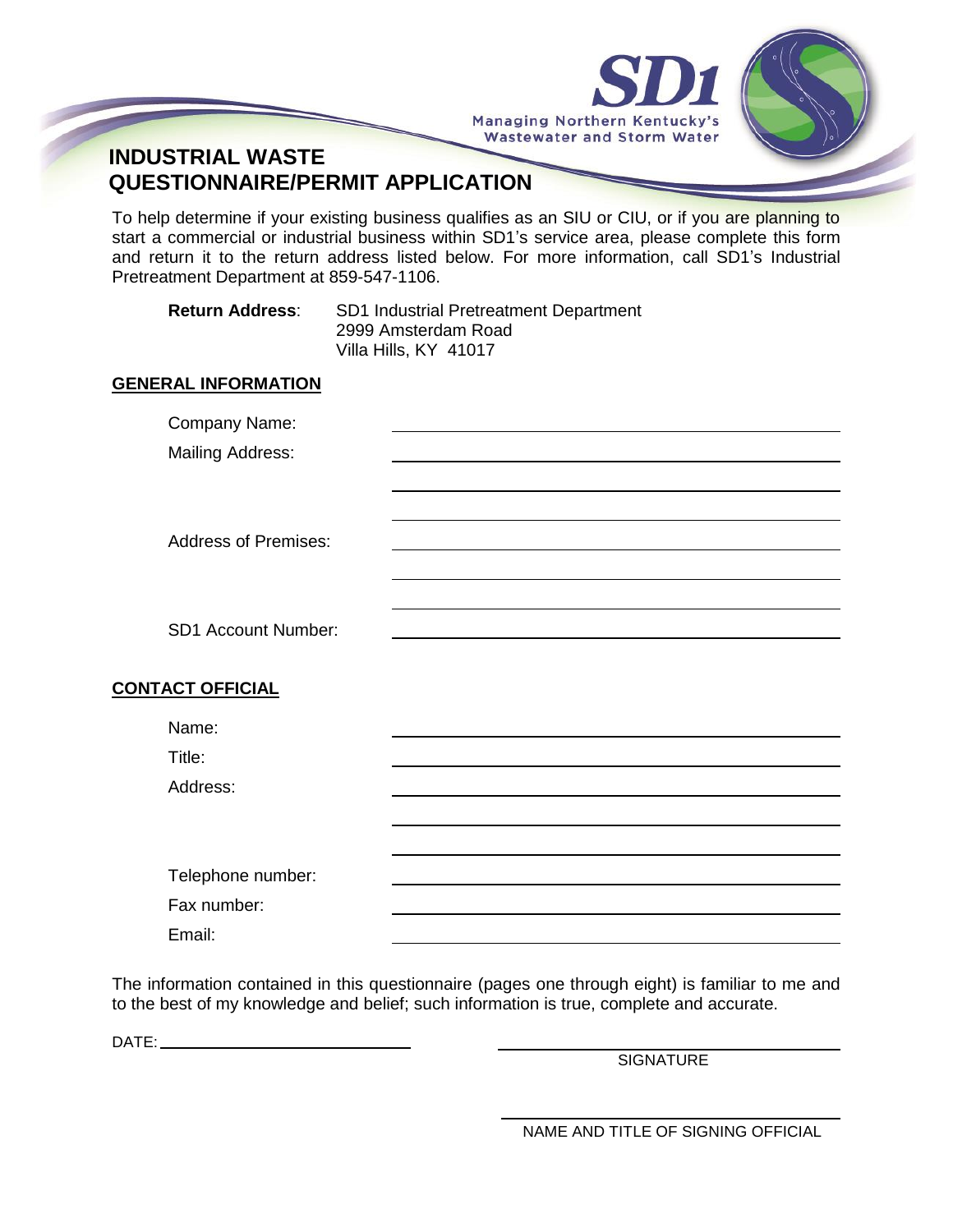#### **PLANT OPERATIONAL CHARACTERISTICS**

- 1. Brief description of production, manufacturing or service activities on premises:
- 2. Indicate applicable Standard Industrial Classification Number(s) (SIC Code):

North American Industry Classification System Number(s) (NAICS Code):

- 3. Indicate below the following information for each product:
	- a. Type of production: batch or continuous?
	- b. If batch, the average number of batches/24 hours?
	- c. The average monthly production of each product (units)? \_\_\_\_\_\_\_\_\_\_\_\_\_\_\_\_\_\_\_\_\_

- 5. Is production seasonal? Yes No If yes, describe seasonal production cycle:
- 6. Indicate below the beginning and ending time for each shift and show the number of employees per shift for each day of the week:

| <b>Shift</b><br>Operating Hours | <b>Sun</b> | Mon | Tue | <b>Wed</b> | <b>Thu</b> | <u>Eri</u> | <u>Sat</u> |
|---------------------------------|------------|-----|-----|------------|------------|------------|------------|
|                                 |            |     |     |            |            |            |            |
|                                 |            |     |     |            |            |            |            |
|                                 |            |     |     |            |            |            |            |
|                                 |            |     |     |            |            |            |            |

i<br>L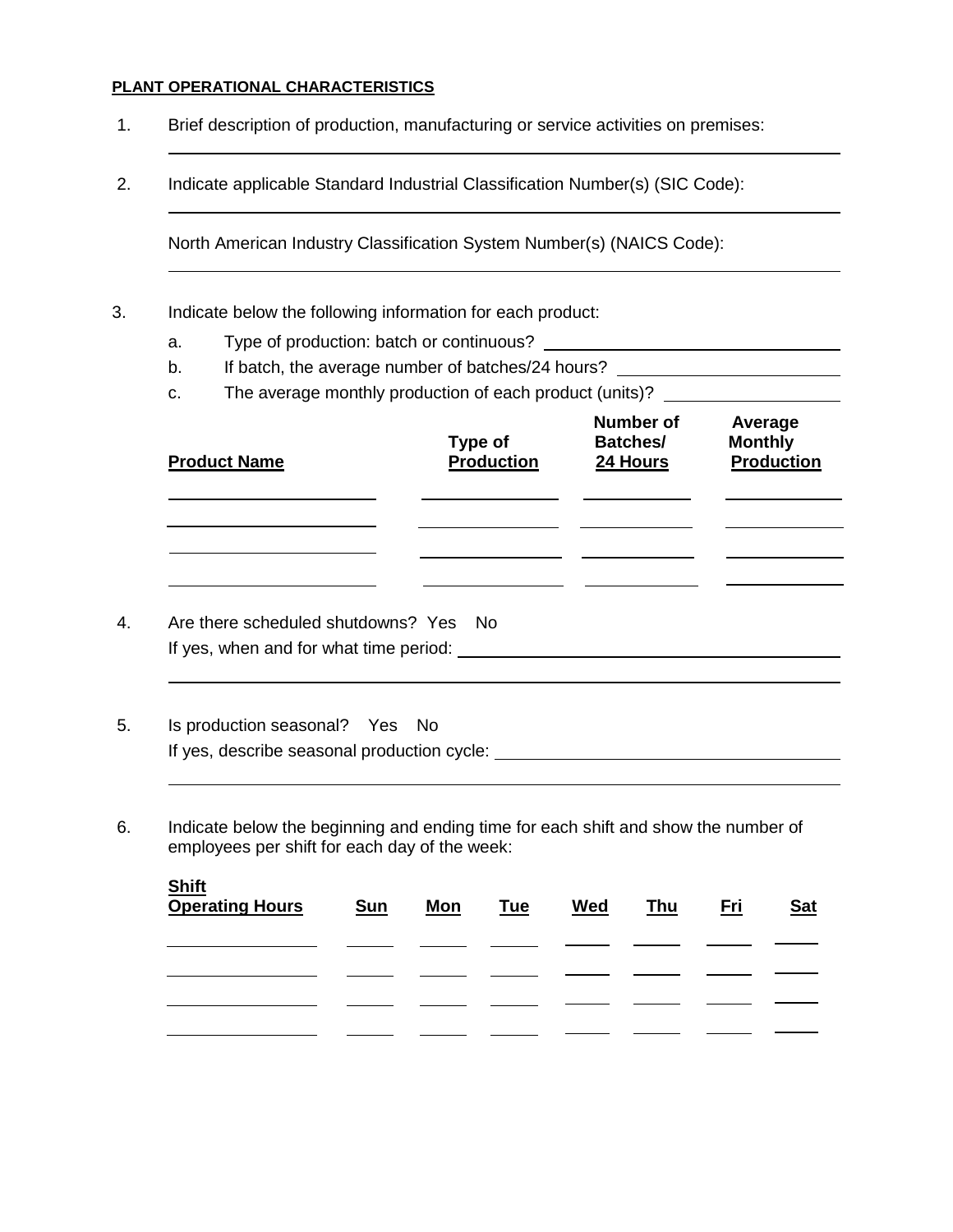| 7.  | Are any process changes or expansions planned? Yes No<br>If so, describe these changes, completion date and their effects on the wastewater |                                                                                                                       |
|-----|---------------------------------------------------------------------------------------------------------------------------------------------|-----------------------------------------------------------------------------------------------------------------------|
|     | volume and characteristics:                                                                                                                 |                                                                                                                       |
|     |                                                                                                                                             |                                                                                                                       |
|     |                                                                                                                                             |                                                                                                                       |
|     |                                                                                                                                             |                                                                                                                       |
|     |                                                                                                                                             |                                                                                                                       |
|     |                                                                                                                                             |                                                                                                                       |
|     | <b>WATER USAGE</b> (The Total listed in Questions 9. and 10. must add up to be the same)                                                    |                                                                                                                       |
|     | Indicate water sources and usage:                                                                                                           |                                                                                                                       |
|     |                                                                                                                                             | Usage (gallons per day)<br>Maximum<br>Average                                                                         |
|     | <b>Municipal Water Supply</b>                                                                                                               |                                                                                                                       |
|     |                                                                                                                                             |                                                                                                                       |
|     | Wells:<br><u> 1980 - Johann Barn, mars ann an t-Amhain ann an t-Amhain an t-Amhain an t-Amhain an t-Amhain ann an t-Amhain </u>             |                                                                                                                       |
|     |                                                                                                                                             |                                                                                                                       |
|     |                                                                                                                                             |                                                                                                                       |
|     | List water usage in plant:                                                                                                                  |                                                                                                                       |
|     |                                                                                                                                             | Average Usage                                                                                                         |
|     |                                                                                                                                             | (Gallons per day)                                                                                                     |
|     |                                                                                                                                             |                                                                                                                       |
|     | <b>Boiler Feed:</b>                                                                                                                         |                                                                                                                       |
|     |                                                                                                                                             |                                                                                                                       |
|     |                                                                                                                                             |                                                                                                                       |
|     | <b>Contained in Product:</b>                                                                                                                |                                                                                                                       |
|     |                                                                                                                                             |                                                                                                                       |
|     | Total:<br><u> 1980 - Johann Stein, marwolaethau a bhann an t-Amhainn an t-Amhainn an t-Amhainn an t-Amhainn an t-Amhainn an</u>             |                                                                                                                       |
|     |                                                                                                                                             |                                                                                                                       |
| 10. | List average volume of discharge or water loss:                                                                                             | Average Discharge                                                                                                     |
|     |                                                                                                                                             | (Gallons per day)                                                                                                     |
|     |                                                                                                                                             | <u>experience</u> and the contract of the contract of the contract of the contract of the contract of the contract of |
|     |                                                                                                                                             |                                                                                                                       |
|     |                                                                                                                                             |                                                                                                                       |
|     |                                                                                                                                             |                                                                                                                       |
|     | Contained in Product:___________________________                                                                                            | the control of the control of the control of the control of the control of the control of                             |
|     |                                                                                                                                             |                                                                                                                       |
|     | Total                                                                                                                                       |                                                                                                                       |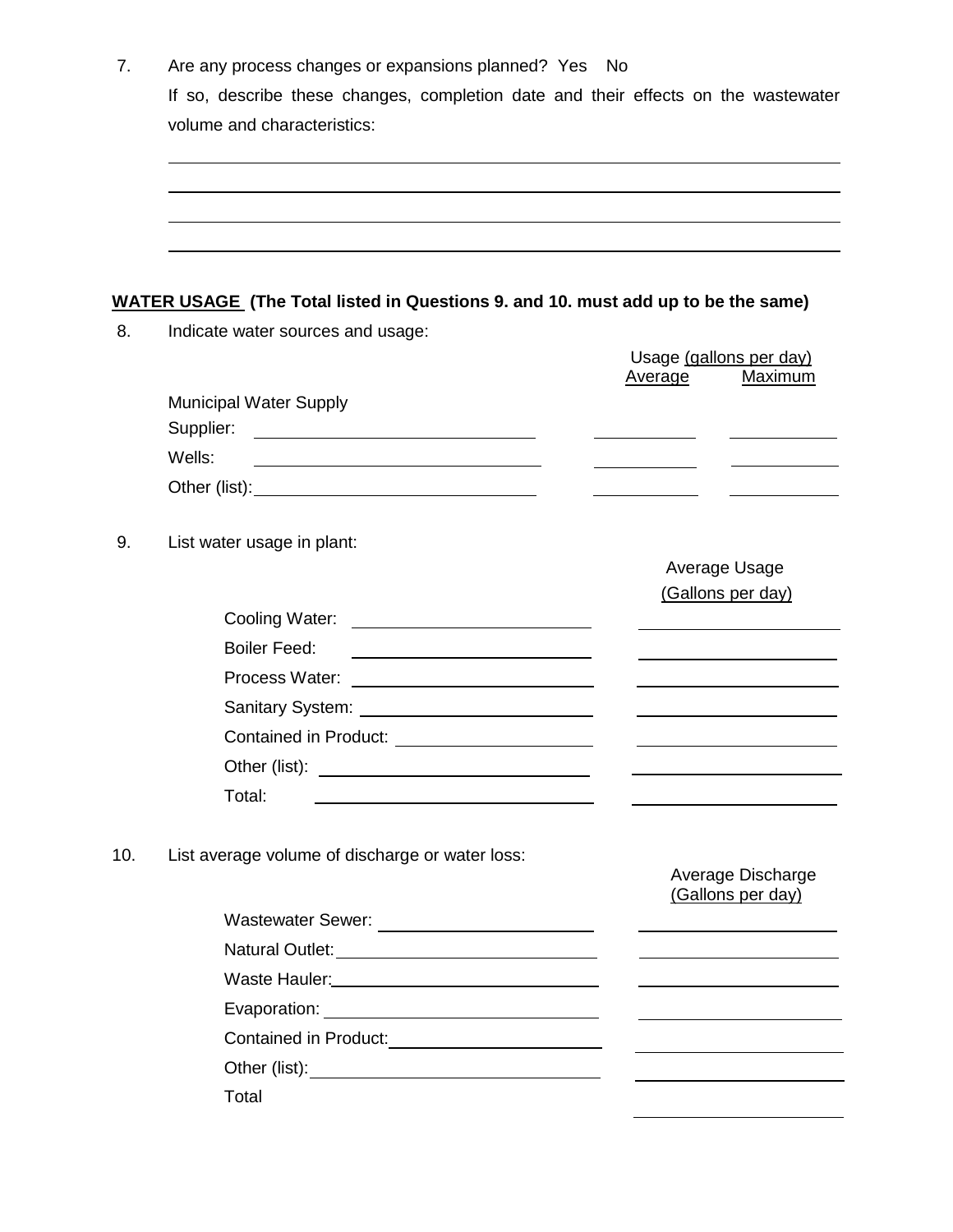## **WASTEWATER DISCHARGE AND TREATMENT**

- 11. Attach a detailed map of the plant site and show all production buildings and plant sewer outlets. Indicate location of any pretreatment processes.
- 12. List for each outlet (reference the outlet name or number to the site map), the size of the pipe and daily wastewater flows:

| <b>Outlet Name or Number</b>                                                                                                                   | <b>Sewer Outlet</b><br>Size (Inches) | <b>Average Flow</b><br>(gallons per day)          |
|------------------------------------------------------------------------------------------------------------------------------------------------|--------------------------------------|---------------------------------------------------|
|                                                                                                                                                |                                      | <u> 1989 - Johann Barbara, martxa alemaniar a</u> |
| Are the wastewater discharges to sewers: ___________ intermittent, _____________<br>continuous. If intermittent, indicate reason and duration: |                                      |                                                   |
|                                                                                                                                                |                                      |                                                   |
| Does your firm have a Federal Categorical Pretreatment Standard for your plant?<br><b>Yes</b><br><b>No</b>                                     |                                      |                                                   |
| If yes, what is the Code of Federal Regulation number? _________________________                                                               |                                      |                                                   |
| Describe any wastewater pretreatment equipment and process currently in use:                                                                   |                                      |                                                   |
|                                                                                                                                                |                                      |                                                   |
| Are additional pretreatment facilities planned? Yes                                                                                            | <b>No</b>                            |                                                   |
| If so, indicate the additional facilities planned and indicate approximate timetable for their<br>completion:                                  |                                      |                                                   |
|                                                                                                                                                |                                      |                                                   |
|                                                                                                                                                |                                      |                                                   |

17. Please attach process flow diagram for each existing or planned pretreatment system.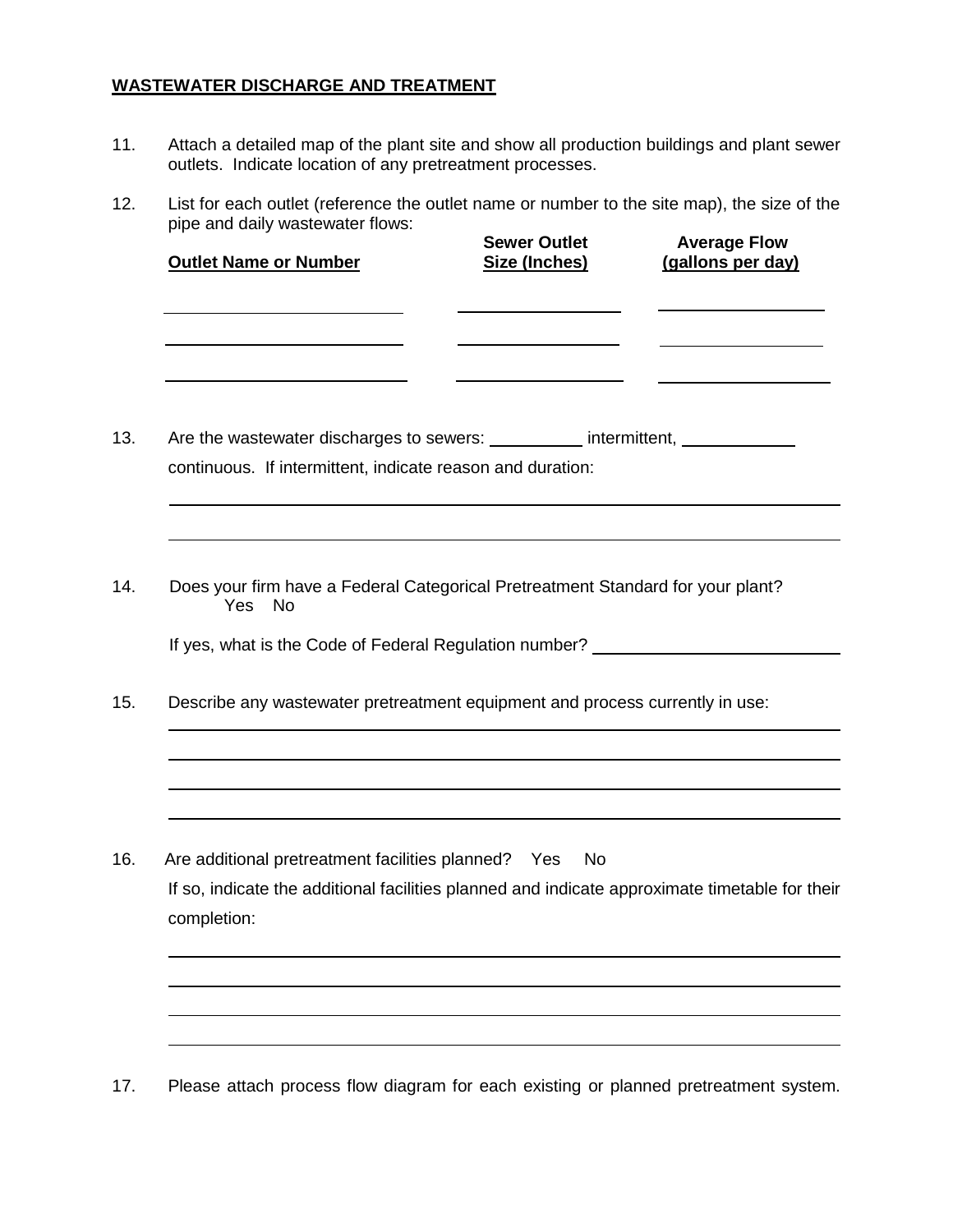18. The following list of chemical compounds can be considered significant pollutants by the EPA when present in wastewater discharges.

### **Please indicate, by circling the item number, all chemical compounds that are used, or contained in raw materials or manufactured products (primary or by-products) or stored on the premises.**

| <u>Item No.</u>  | <b>Chemical Compound</b>    | Item No. | <b>Chemical Compound</b>      |
|------------------|-----------------------------|----------|-------------------------------|
| 1.               | Acenaphthene                | 41.      | Bis (2-chloroisopropyl) ether |
| $\overline{2}$ . | Acrolein                    | 42.      | Bis (2-chloroethoxy) methane  |
| 3.               | Acrylonitrile               | 43.      | Methylene chloride            |
| 4.               | <b>Benzene</b>              |          | (dichloromethane)             |
| 5.               | <b>Benzidine</b>            | 44.      | Methyl chloride               |
| 6.               | Carbon tetrachloride        |          | (chloromethane)               |
|                  | (tetrachloromethane)        | 45.      | Methyl bromide                |
| 7.               | Chlorobenzene               |          | (bromoethane)                 |
| 8.               | 1,2,4-trichlorobenzene      | 46.      | Bromoform (tribromomethane)   |
| 9.               | Hexachlorobenzene           | 47.      | Dichlorobromomethane          |
| 10.              | 1,2-dichloroethane          | 48.      | Chlorodibromomethane          |
| 11.              | 1,1,1-trichloroethane       | 49.      | Hexachlorobutadiene           |
| 12.              | Hexachloroethane            | 50.      | Hexachlorocyclopentadiene     |
| 13.              | 1,1-dichloroethane          | 51.      | Isophorone                    |
| 14.              | 1,1,2-trichloroethane       | 52.      | Naphthalene                   |
| 15.              | 1,1,2,2-tetrachloroethane   | 53.      | Nitrobenzene                  |
| 16.              | Chloroethane                | 54.      | 2-nitrophenol                 |
| 17.              | Bis (2-chloroethyl) ether   | 55.      | 4-nitrophenol                 |
| 18.              | 2-chloroethyl vinyl         | 56.      | 2,4-dinitrophenol             |
|                  | ether (mixed)               | 57.      | 4,6-dinitro-o-cresol          |
| 19.              | 2-chloronaphthalene         | 58.      | N-nitrosodimethylamine        |
| 20.              | 2,4,6-trichlorophenol       | 59.      | N-nitrosodiphenylamine        |
| 21.              | p-chloro-m-cresol           | 60.      | N-nitrosodi-n-propylamine     |
| 22.              | Chloroform                  | 61.      | Pentachlorophenol             |
|                  | (trichloromethane)          | 62.      | Phenol                        |
| 23.              | 2-chlorophenol              | 63.      | Bis (2-ethylhexyl) phthalate  |
| 24.              | 1,2-dichlorobenzene         | 64.      | Butyl benzyl phthalate        |
| 25.              | 1,3-dichlorobenzene         | 65.      | Di-n-butyl phthalate          |
| 26.              | 1,4-dichlorobenzene         | 66.      | Di-n-octyl phthalate          |
| 27.              | 3,3-dichlorobenzidine       | 67.      | Diethyl phthalate             |
| 28.              | 1,1-dichloroethylene        | 68.      | Dimethyl phthalate            |
| 29.              | 1,2-trans-dichloroethylene  | 69.      | Benzo (a) anthracene          |
| 30.              | 2,4-dichlorophenol          |          | (1,2-benzanthracene)          |
| 31.              | 1,4-dichloropropane         | 70.      | Benzo (a) pyree               |
| 32.              | 1,3-dichloropropylene       |          | (3,4-benzopyrene)             |
|                  | (1,3-dichloropropene)       | 71.      | 3, 4-benzofluoranthene        |
| 33.              | 2,4-dimethylphenol          | 72.      | Benzo (k) fluoranthane        |
| 34.              | 2,4-dinitrotoluene          |          | (11,12-benzofluoranthene)     |
| 35.              | 2,6-dinitrotoluene          | 73.      | Chrysene                      |
| 36.              | 1,2-diphenylhydrazine       | 74.      | Acenaphthylene                |
| 37.              | Ethylbenzene                | 75.      | Anthracene                    |
| 38.              | Fluoranthene                | 76.      | Benzo (ghi) perylene          |
| 39.              | 4-chlorophenyl phenyl ether |          | (1,12-benzoperylene)          |
| 40.              | 4-bromophenyl phenyl ether  |          |                               |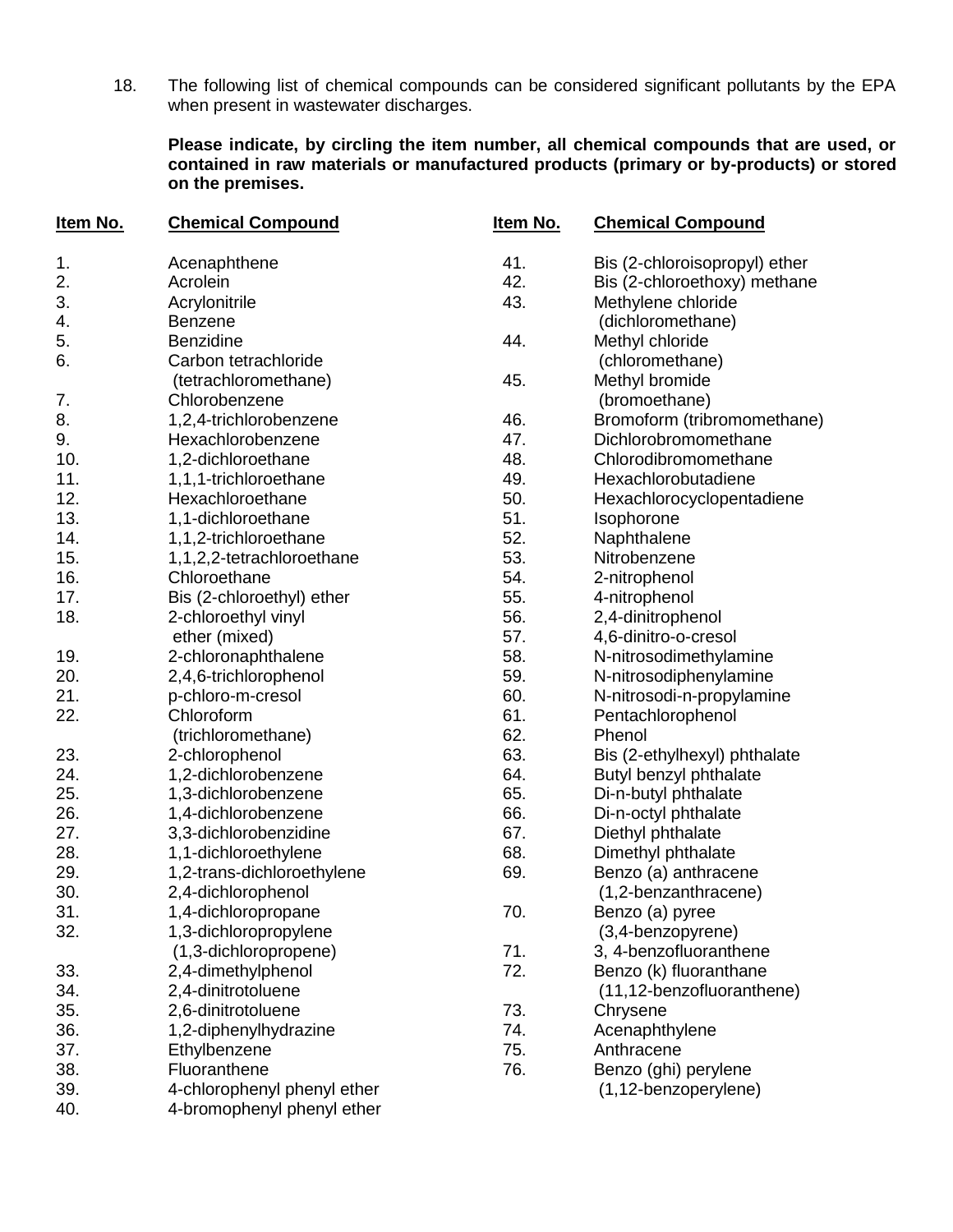| <u>Item No.</u> | <b>Chemical Compound</b>   | Item No. | <b>Chemical Compound</b>                       |
|-----------------|----------------------------|----------|------------------------------------------------|
| 77.             | Fluorene                   | 100.     | b-BHC-beta                                     |
| 78.             | Phenanthrene               | 101.     | g-BHC-(lindane)-gama                           |
| 79.             | Dibenzo (a,h) anthracene   | 102.     | d-BHC-delta                                    |
|                 | (1,2,5,6-dibenzanthracene) | 103.     | PCB-1242 (Arochlor 1242)                       |
| 80.             | Indeno (1,2,3-cd) pyrene   | 104.     | PCB-1254 (Arochlor 1254)                       |
|                 | (2,3-o-phenylenepyrene)    | 105.     | PCB-1221 (Arochlor 1221)                       |
| 81.             | Pyrene                     | 106.     | PCB-1232 (Arochlor 1232)                       |
| 82.             | Tetrachloroethylene        | 107.     | PCB-1248 (Arochlor 1248)                       |
| 83.             | Toluene                    | 108.     | PCB-1260 (Arochlor 1260)                       |
| 84.             | Trichloroethylene          | 109.     | PCB-1016 (Arochlor 1016)                       |
| 85.             | Vinyl chloride             | 110.     | Toxaphene                                      |
|                 | (chloroethylene)           | 111.     | Antimony (total)                               |
| 86.             | <b>Aldrin</b>              | 112.     | Arsenic (total)                                |
| 87.             | <b>Dieldrin</b>            | 113.     | Asbestos (fibrous)                             |
| 88.             | Chlordane (technical       | 114.     | Beryllium (total)                              |
|                 | mixture & metabolites)     | 115.     | Cadmium (total)                                |
| 89.             | 4,4'-DDT                   | 116.     | Chromium (total)                               |
| 90.             | $4,4'$ -DDE (p,p - DDE)    | 117.     | Copper (total)                                 |
| 91.             | $4,4'-DDD$ (p,p - TDE)     | 118.     | Cyanide (total)                                |
| 92.             | a-endosulfan-alpha         | 119.     | Lead (total)                                   |
| 93.             | b-endosulfan-beta          | 120.     | Mercury (total)                                |
| 94.             | Endosulfan sulfate         | 121.     | Nickel (total)                                 |
| 95.             | Endrin                     | 122.     | Selenium (total)                               |
| 96.             | Endrin aldehyde            | 123.     | Silver (total)                                 |
| 97.             | Heptachlor                 | 124.     | Thallium (total)                               |
| 98.             | Heptachlor epoxide         | 125.     | Zinc (total)                                   |
| 99.             | a-BHC-alpha                | 126.     | 2,3,7,8 tetrachlorodibenzo-p<br>-dioxin (TCDD) |

19. List those chemical compounds circled in question number 18 and provide the following information: Indicate how used as: **RM** = Raw Material, **CI** =Catalyst or Intermediate, **PP** = Primary Production, **BP** = By-product Production, **O** = Other (please explain on reverse).

| Item<br>No. | <b>Chemical</b><br><b>Compound</b> | How<br><b>Used</b> | <b>Annual Use or</b><br><b>Production (lbs.)</b> | Discharge<br>Concentration | <b>Average Amount</b><br><b>On Site</b> |
|-------------|------------------------------------|--------------------|--------------------------------------------------|----------------------------|-----------------------------------------|
|             |                                    |                    |                                                  |                            |                                         |
|             |                                    |                    |                                                  |                            |                                         |
|             |                                    |                    |                                                  |                            |                                         |
|             |                                    |                    |                                                  |                            |                                         |
|             |                                    |                    |                                                  |                            |                                         |
|             |                                    |                    |                                                  |                            |                                         |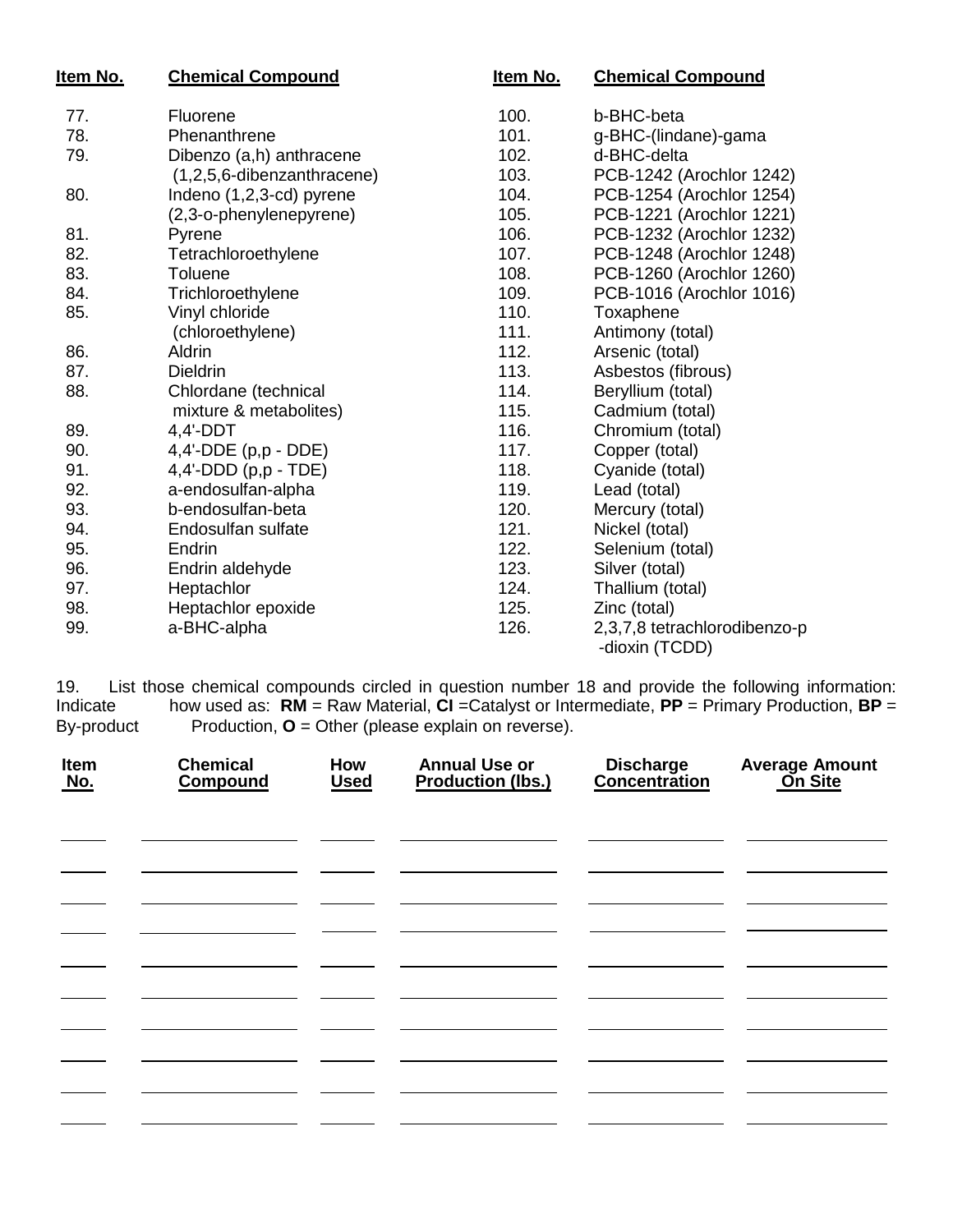20. List chemicals and other materials (both liquid and solid) which are used or stored in bulk or present in quantities greater than 50 gallons. Do not list those already in question number 19. (Attach additional sheets if necessary.)

| <b>Material</b> | <b>Quantity Used<br/>Per Year</b> | <b>Quantity Stored</b><br>On Site |
|-----------------|-----------------------------------|-----------------------------------|
|                 |                                   |                                   |
|                 |                                   |                                   |
|                 |                                   |                                   |
|                 |                                   |                                   |
|                 |                                   |                                   |

- 21. Does your facility have a Spill Prevention & Control Plan? Yes No If yes, please attach copy.
- 22. If any wastewater analyses have been performed on the wastewater discharges from your facilities, attach a copy of the most recent data. Also indicate the date samples were taken, laboratory performing the analysis and location from which samples were taken.

#### **NON-SEWERED WASTE**

23. Are any waste liquids or sludges generated and not disposed of in the sewer system? If yes, indicate below the type of waste and quantity:

|                            | <b>Quantity Per Year</b> |
|----------------------------|--------------------------|
| Solvents/Thinners          |                          |
| Oil/Grease                 |                          |
| <b>Pretreatment Sludge</b> |                          |
| Inks/Dyes                  |                          |
| <b>Heavy Metal Sludges</b> |                          |
| <b>Organic Compounds</b>   |                          |
| Paints                     |                          |
| <b>Acids and Alkalines</b> |                          |
| lating Waste               |                          |
| Other (list):              |                          |
|                            |                          |